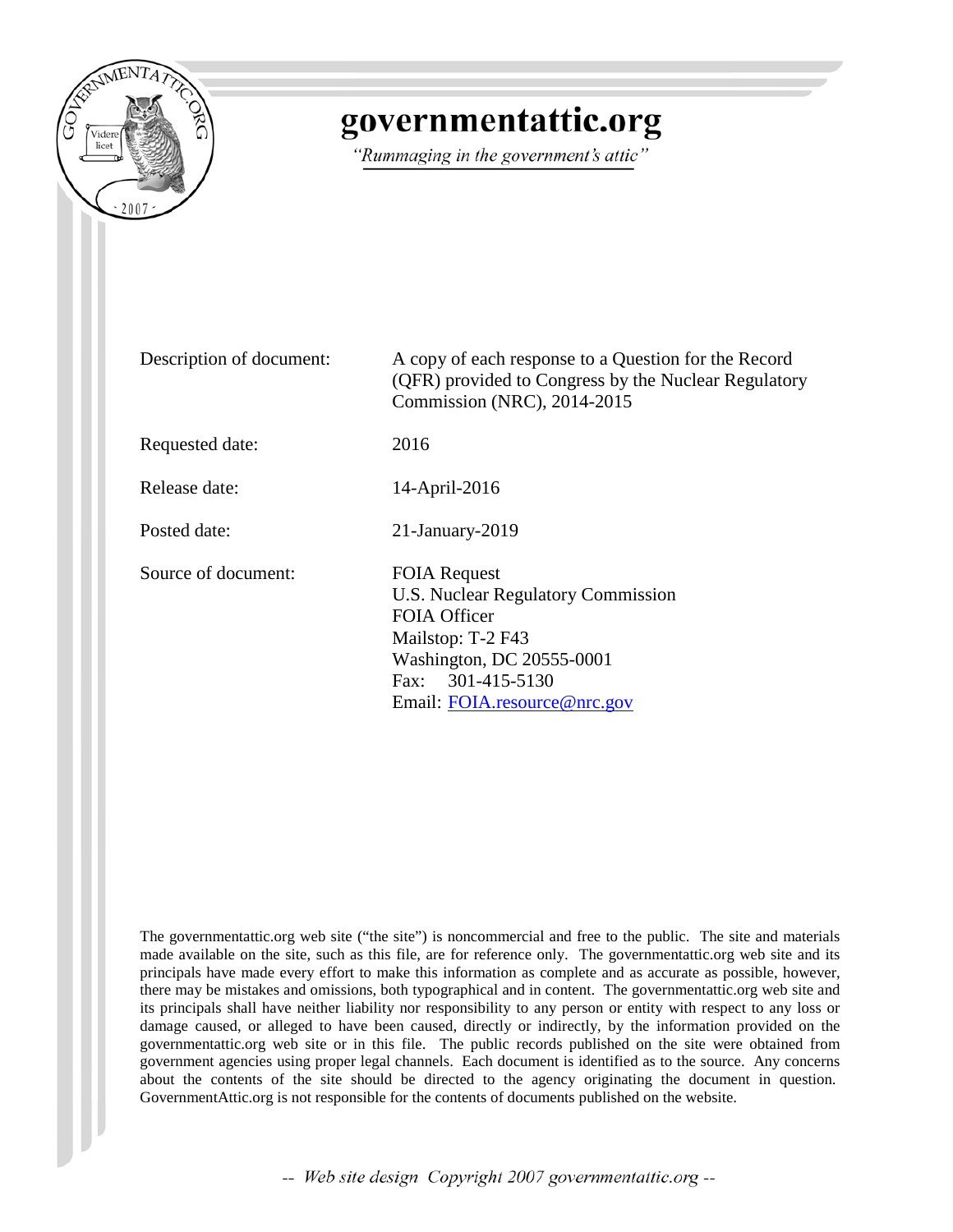| <b>INFORMATION ACT (FOIA) REQUEST</b><br><b>RESPONSE</b><br><b>INTERIM</b><br><b>TYPE</b><br><b>REQUESTER:</b><br>DATE:<br>APR <sub>1</sub><br><b>DESCRIPTION OF REQUESTED RECORDS:</b><br>Copy of each NRC response to Questions For the Record (QFR) between March 1st 2014 - December 31st, 2015. (Date  <br>Range for Record Search: From 03/01/2014 To 12/31/2015)<br><b>PART I. - INFORMATION RELEASED</b><br>Agency records subject to the request are already available in public ADAMS or on microfiche in the NRC Public Document<br>Room.<br>V<br>Agency records subject to the request are enclosed.<br>Records subject to the request that contain information originated by or of interest to another Federal agency have been<br>referred to that agency (see comments section) for a disclosure determination and direct response to you.<br>We are continuing to process your request.<br>See Comments.<br>V<br><b>PART I.A -- FEES</b><br>AMOUNT*<br>You will be billed by NRC for the amount listed.<br>None. Minimum fee threshold not met.<br>\$<br>0.00<br>You will receive a refund for the amount listed.<br>Fees waived.<br>*See Comments for details<br><b>PART I.B - INFORMATION NOT LOCATED OR WITHHELD FROM DISCLOSURE</b><br>We did not locate any agency records responsive to your request. Note: Agencies may treat three discrete categories of law<br>enforcement and national security records as not subject to the FOIA ("exclusions"). 5 U.S.C. 552(c). This is a standard<br>notification given to all requesters, it should not be taken to mean that any excluded records do, or do not, exist.<br>We have withheld certain information pursuant to the FOIA exemptions described, and for the reasons stated, in Part II.<br>Because this is an interim response to your request, you may not appeal at this time. We will notify you of your right to<br>appeal any of the responses we have issued in response to your request when we issue our final determination.<br>You may appeal this final determination within 30 calendar days of the date of this response by sending a letter or email to<br>the FOIA Officer, at U.S. Nuclear Regulatory Commission, Washington, D.C. 20555-0001, or FOIA Resource@nrc.gov.<br>Please be sure to include on your letter or email that it is a "FOIA Appeal."<br>PART I.C COMMENTS ( Use attached Comments continuation page if required)<br>Please note:<br>The responsive records are already publicly available at the GPO (Government Printing Office) link.<br>Please refer to the information provided on the next page.<br>Additionally, three responsive records are provided in hard copy.<br>SIGNATURE - FREEDOM OF INFORMATION ACT OFFICER | $(12 - 2015)$ | <b>RESPONSE TO FREEDOM OF</b> | 2016-0340 |              |
|------------------------------------------------------------------------------------------------------------------------------------------------------------------------------------------------------------------------------------------------------------------------------------------------------------------------------------------------------------------------------------------------------------------------------------------------------------------------------------------------------------------------------------------------------------------------------------------------------------------------------------------------------------------------------------------------------------------------------------------------------------------------------------------------------------------------------------------------------------------------------------------------------------------------------------------------------------------------------------------------------------------------------------------------------------------------------------------------------------------------------------------------------------------------------------------------------------------------------------------------------------------------------------------------------------------------------------------------------------------------------------------------------------------------------------------------------------------------------------------------------------------------------------------------------------------------------------------------------------------------------------------------------------------------------------------------------------------------------------------------------------------------------------------------------------------------------------------------------------------------------------------------------------------------------------------------------------------------------------------------------------------------------------------------------------------------------------------------------------------------------------------------------------------------------------------------------------------------------------------------------------------------------------------------------------------------------------------------------------------------------------------------------------------------------------------------------------------------------------------------------------------------------------------------------------------------------------------------------------------------------------------------------------------------------------------------------------------------------------------------|---------------|-------------------------------|-----------|--------------|
|                                                                                                                                                                                                                                                                                                                                                                                                                                                                                                                                                                                                                                                                                                                                                                                                                                                                                                                                                                                                                                                                                                                                                                                                                                                                                                                                                                                                                                                                                                                                                                                                                                                                                                                                                                                                                                                                                                                                                                                                                                                                                                                                                                                                                                                                                                                                                                                                                                                                                                                                                                                                                                                                                                                                                |               |                               |           | <b>FINAL</b> |
|                                                                                                                                                                                                                                                                                                                                                                                                                                                                                                                                                                                                                                                                                                                                                                                                                                                                                                                                                                                                                                                                                                                                                                                                                                                                                                                                                                                                                                                                                                                                                                                                                                                                                                                                                                                                                                                                                                                                                                                                                                                                                                                                                                                                                                                                                                                                                                                                                                                                                                                                                                                                                                                                                                                                                |               |                               |           |              |
|                                                                                                                                                                                                                                                                                                                                                                                                                                                                                                                                                                                                                                                                                                                                                                                                                                                                                                                                                                                                                                                                                                                                                                                                                                                                                                                                                                                                                                                                                                                                                                                                                                                                                                                                                                                                                                                                                                                                                                                                                                                                                                                                                                                                                                                                                                                                                                                                                                                                                                                                                                                                                                                                                                                                                |               |                               |           | 2818         |
|                                                                                                                                                                                                                                                                                                                                                                                                                                                                                                                                                                                                                                                                                                                                                                                                                                                                                                                                                                                                                                                                                                                                                                                                                                                                                                                                                                                                                                                                                                                                                                                                                                                                                                                                                                                                                                                                                                                                                                                                                                                                                                                                                                                                                                                                                                                                                                                                                                                                                                                                                                                                                                                                                                                                                |               |                               |           |              |
|                                                                                                                                                                                                                                                                                                                                                                                                                                                                                                                                                                                                                                                                                                                                                                                                                                                                                                                                                                                                                                                                                                                                                                                                                                                                                                                                                                                                                                                                                                                                                                                                                                                                                                                                                                                                                                                                                                                                                                                                                                                                                                                                                                                                                                                                                                                                                                                                                                                                                                                                                                                                                                                                                                                                                |               |                               |           |              |
|                                                                                                                                                                                                                                                                                                                                                                                                                                                                                                                                                                                                                                                                                                                                                                                                                                                                                                                                                                                                                                                                                                                                                                                                                                                                                                                                                                                                                                                                                                                                                                                                                                                                                                                                                                                                                                                                                                                                                                                                                                                                                                                                                                                                                                                                                                                                                                                                                                                                                                                                                                                                                                                                                                                                                |               |                               |           |              |
|                                                                                                                                                                                                                                                                                                                                                                                                                                                                                                                                                                                                                                                                                                                                                                                                                                                                                                                                                                                                                                                                                                                                                                                                                                                                                                                                                                                                                                                                                                                                                                                                                                                                                                                                                                                                                                                                                                                                                                                                                                                                                                                                                                                                                                                                                                                                                                                                                                                                                                                                                                                                                                                                                                                                                |               |                               |           |              |
|                                                                                                                                                                                                                                                                                                                                                                                                                                                                                                                                                                                                                                                                                                                                                                                                                                                                                                                                                                                                                                                                                                                                                                                                                                                                                                                                                                                                                                                                                                                                                                                                                                                                                                                                                                                                                                                                                                                                                                                                                                                                                                                                                                                                                                                                                                                                                                                                                                                                                                                                                                                                                                                                                                                                                |               |                               |           |              |
|                                                                                                                                                                                                                                                                                                                                                                                                                                                                                                                                                                                                                                                                                                                                                                                                                                                                                                                                                                                                                                                                                                                                                                                                                                                                                                                                                                                                                                                                                                                                                                                                                                                                                                                                                                                                                                                                                                                                                                                                                                                                                                                                                                                                                                                                                                                                                                                                                                                                                                                                                                                                                                                                                                                                                |               |                               |           |              |
|                                                                                                                                                                                                                                                                                                                                                                                                                                                                                                                                                                                                                                                                                                                                                                                                                                                                                                                                                                                                                                                                                                                                                                                                                                                                                                                                                                                                                                                                                                                                                                                                                                                                                                                                                                                                                                                                                                                                                                                                                                                                                                                                                                                                                                                                                                                                                                                                                                                                                                                                                                                                                                                                                                                                                |               |                               |           |              |
|                                                                                                                                                                                                                                                                                                                                                                                                                                                                                                                                                                                                                                                                                                                                                                                                                                                                                                                                                                                                                                                                                                                                                                                                                                                                                                                                                                                                                                                                                                                                                                                                                                                                                                                                                                                                                                                                                                                                                                                                                                                                                                                                                                                                                                                                                                                                                                                                                                                                                                                                                                                                                                                                                                                                                |               |                               |           |              |
|                                                                                                                                                                                                                                                                                                                                                                                                                                                                                                                                                                                                                                                                                                                                                                                                                                                                                                                                                                                                                                                                                                                                                                                                                                                                                                                                                                                                                                                                                                                                                                                                                                                                                                                                                                                                                                                                                                                                                                                                                                                                                                                                                                                                                                                                                                                                                                                                                                                                                                                                                                                                                                                                                                                                                |               |                               |           |              |
|                                                                                                                                                                                                                                                                                                                                                                                                                                                                                                                                                                                                                                                                                                                                                                                                                                                                                                                                                                                                                                                                                                                                                                                                                                                                                                                                                                                                                                                                                                                                                                                                                                                                                                                                                                                                                                                                                                                                                                                                                                                                                                                                                                                                                                                                                                                                                                                                                                                                                                                                                                                                                                                                                                                                                |               |                               |           |              |
|                                                                                                                                                                                                                                                                                                                                                                                                                                                                                                                                                                                                                                                                                                                                                                                                                                                                                                                                                                                                                                                                                                                                                                                                                                                                                                                                                                                                                                                                                                                                                                                                                                                                                                                                                                                                                                                                                                                                                                                                                                                                                                                                                                                                                                                                                                                                                                                                                                                                                                                                                                                                                                                                                                                                                |               |                               |           |              |
|                                                                                                                                                                                                                                                                                                                                                                                                                                                                                                                                                                                                                                                                                                                                                                                                                                                                                                                                                                                                                                                                                                                                                                                                                                                                                                                                                                                                                                                                                                                                                                                                                                                                                                                                                                                                                                                                                                                                                                                                                                                                                                                                                                                                                                                                                                                                                                                                                                                                                                                                                                                                                                                                                                                                                |               |                               |           |              |
|                                                                                                                                                                                                                                                                                                                                                                                                                                                                                                                                                                                                                                                                                                                                                                                                                                                                                                                                                                                                                                                                                                                                                                                                                                                                                                                                                                                                                                                                                                                                                                                                                                                                                                                                                                                                                                                                                                                                                                                                                                                                                                                                                                                                                                                                                                                                                                                                                                                                                                                                                                                                                                                                                                                                                |               |                               |           |              |
|                                                                                                                                                                                                                                                                                                                                                                                                                                                                                                                                                                                                                                                                                                                                                                                                                                                                                                                                                                                                                                                                                                                                                                                                                                                                                                                                                                                                                                                                                                                                                                                                                                                                                                                                                                                                                                                                                                                                                                                                                                                                                                                                                                                                                                                                                                                                                                                                                                                                                                                                                                                                                                                                                                                                                |               |                               |           |              |
|                                                                                                                                                                                                                                                                                                                                                                                                                                                                                                                                                                                                                                                                                                                                                                                                                                                                                                                                                                                                                                                                                                                                                                                                                                                                                                                                                                                                                                                                                                                                                                                                                                                                                                                                                                                                                                                                                                                                                                                                                                                                                                                                                                                                                                                                                                                                                                                                                                                                                                                                                                                                                                                                                                                                                |               |                               |           |              |
|                                                                                                                                                                                                                                                                                                                                                                                                                                                                                                                                                                                                                                                                                                                                                                                                                                                                                                                                                                                                                                                                                                                                                                                                                                                                                                                                                                                                                                                                                                                                                                                                                                                                                                                                                                                                                                                                                                                                                                                                                                                                                                                                                                                                                                                                                                                                                                                                                                                                                                                                                                                                                                                                                                                                                |               |                               |           |              |
|                                                                                                                                                                                                                                                                                                                                                                                                                                                                                                                                                                                                                                                                                                                                                                                                                                                                                                                                                                                                                                                                                                                                                                                                                                                                                                                                                                                                                                                                                                                                                                                                                                                                                                                                                                                                                                                                                                                                                                                                                                                                                                                                                                                                                                                                                                                                                                                                                                                                                                                                                                                                                                                                                                                                                |               |                               |           |              |
|                                                                                                                                                                                                                                                                                                                                                                                                                                                                                                                                                                                                                                                                                                                                                                                                                                                                                                                                                                                                                                                                                                                                                                                                                                                                                                                                                                                                                                                                                                                                                                                                                                                                                                                                                                                                                                                                                                                                                                                                                                                                                                                                                                                                                                                                                                                                                                                                                                                                                                                                                                                                                                                                                                                                                |               |                               |           |              |
|                                                                                                                                                                                                                                                                                                                                                                                                                                                                                                                                                                                                                                                                                                                                                                                                                                                                                                                                                                                                                                                                                                                                                                                                                                                                                                                                                                                                                                                                                                                                                                                                                                                                                                                                                                                                                                                                                                                                                                                                                                                                                                                                                                                                                                                                                                                                                                                                                                                                                                                                                                                                                                                                                                                                                |               |                               |           |              |
|                                                                                                                                                                                                                                                                                                                                                                                                                                                                                                                                                                                                                                                                                                                                                                                                                                                                                                                                                                                                                                                                                                                                                                                                                                                                                                                                                                                                                                                                                                                                                                                                                                                                                                                                                                                                                                                                                                                                                                                                                                                                                                                                                                                                                                                                                                                                                                                                                                                                                                                                                                                                                                                                                                                                                |               |                               |           |              |
|                                                                                                                                                                                                                                                                                                                                                                                                                                                                                                                                                                                                                                                                                                                                                                                                                                                                                                                                                                                                                                                                                                                                                                                                                                                                                                                                                                                                                                                                                                                                                                                                                                                                                                                                                                                                                                                                                                                                                                                                                                                                                                                                                                                                                                                                                                                                                                                                                                                                                                                                                                                                                                                                                                                                                |               |                               |           |              |
|                                                                                                                                                                                                                                                                                                                                                                                                                                                                                                                                                                                                                                                                                                                                                                                                                                                                                                                                                                                                                                                                                                                                                                                                                                                                                                                                                                                                                                                                                                                                                                                                                                                                                                                                                                                                                                                                                                                                                                                                                                                                                                                                                                                                                                                                                                                                                                                                                                                                                                                                                                                                                                                                                                                                                |               |                               |           |              |
|                                                                                                                                                                                                                                                                                                                                                                                                                                                                                                                                                                                                                                                                                                                                                                                                                                                                                                                                                                                                                                                                                                                                                                                                                                                                                                                                                                                                                                                                                                                                                                                                                                                                                                                                                                                                                                                                                                                                                                                                                                                                                                                                                                                                                                                                                                                                                                                                                                                                                                                                                                                                                                                                                                                                                |               |                               |           |              |
|                                                                                                                                                                                                                                                                                                                                                                                                                                                                                                                                                                                                                                                                                                                                                                                                                                                                                                                                                                                                                                                                                                                                                                                                                                                                                                                                                                                                                                                                                                                                                                                                                                                                                                                                                                                                                                                                                                                                                                                                                                                                                                                                                                                                                                                                                                                                                                                                                                                                                                                                                                                                                                                                                                                                                |               |                               |           |              |
| Roger Andoh                                                                                                                                                                                                                                                                                                                                                                                                                                                                                                                                                                                                                                                                                                                                                                                                                                                                                                                                                                                                                                                                                                                                                                                                                                                                                                                                                                                                                                                                                                                                                                                                                                                                                                                                                                                                                                                                                                                                                                                                                                                                                                                                                                                                                                                                                                                                                                                                                                                                                                                                                                                                                                                                                                                                    |               |                               |           |              |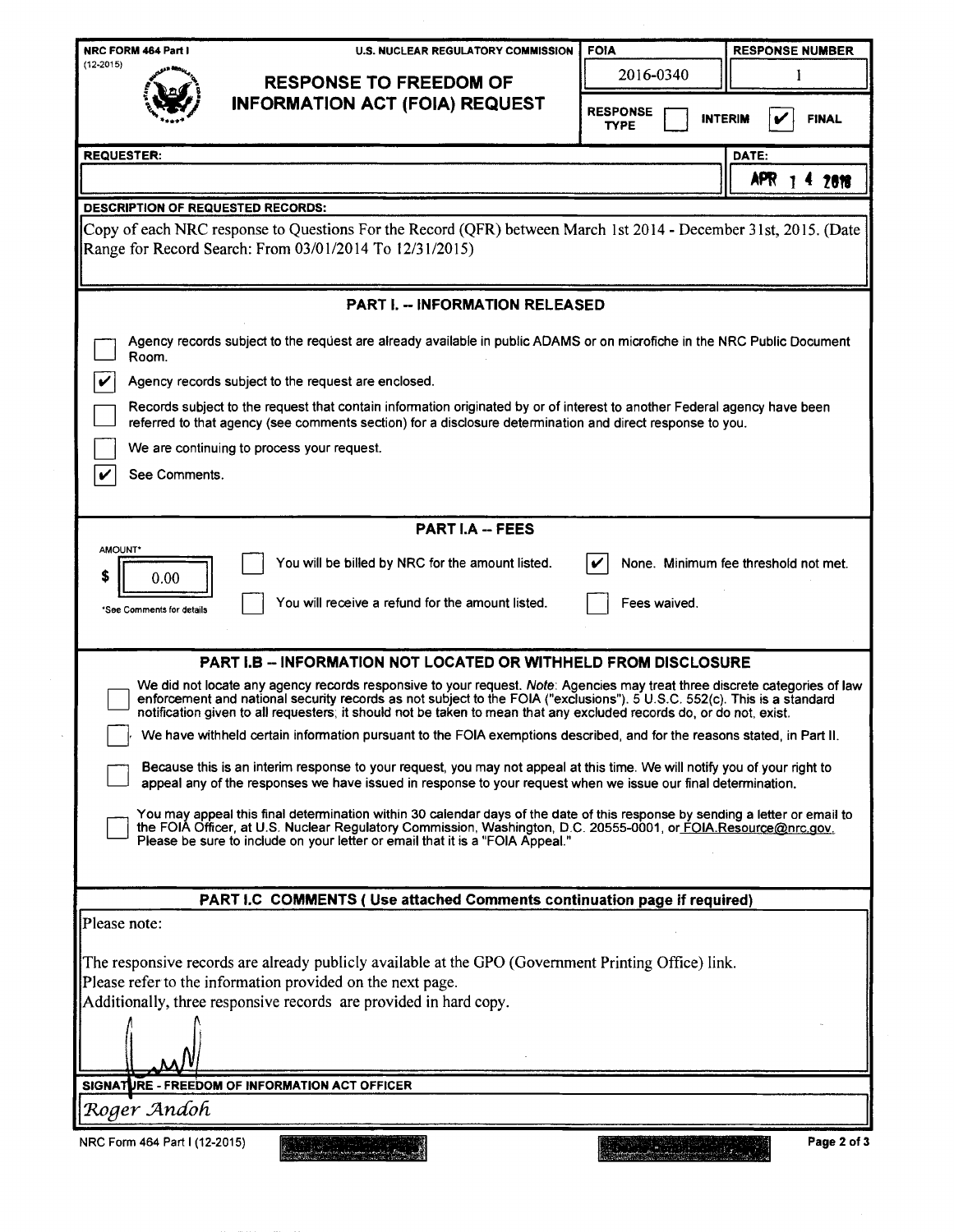| <b>NRC FORM 464 Part I</b> | U.S. NUCLEAR REGULATORY COMMISSION【 FOIA |           | <b>RESPONSE NUMBER</b> |
|----------------------------|------------------------------------------|-----------|------------------------|
| $(12 - 2015)$              |                                          | 2016-0340 |                        |

# **RESPONSE TO FREEDOM OF INFORMATION ACT (FOIA) REQUEST Continued**

**RESPONSE TYPE** INTERIM **V** FINAL

**DATE:** 

APR 1 4 2018

I **REQUESTER:** 

# **PART I.C COMMENTS (Continued)**

 $05/07/14$ L TR-14-0309 - Representative Ed Whitfield, et al., Ltr. re: Questions for the Record (QFRs) from the May 7, 2014 Subcommittee on Energy and Power Hearing - The NRC Fiscal Year 2015 Budget and Policy Issues https://www.gpo.gov/fdsys/pkg/CHRG-113hhrg91163/pdf/CHRG-113hhrg91 I 63.pdf 05/14/14 Questions for the Record 5-14-14 Senate EPW Hearing https://www.gpo.gov/fdsys/pkg/CHRG- I I 3shrg97802/pdf/CHRG-113shrg97802.pdf 06/04/14 09-04-14 Final Questions for the Record (QFR) Responses from 06-04-14 Hearing https://www.gpo.gov/fdsys/pkg/CHRG-l I 3shrg97804/pdf/CHRG-l l 3shrg97804.pdf 12/03/14 L TR-14-0716 SEN Boxer and SEN Vitter, et al., Letter re: QFR's from December 3, 2014, hearing, entitled Oversight Hearing: NRC's Implementation of the Fukushima Near-Term Task Force Recommendations and other Actions to Enhance and Maintain Nuclear Safety https://www.gpo.gov/fdsys/pkg/CHRG-113shrg98203/pdf/CHRG- 1 I 3shrg98203.pdf 03/04/15 1 record. 5 pages - Please find the hard copy attached 05/01/15 Cover Ltr and QFR's frm Chrm Burns to Chrm Alexander. 03/24/15 05-06-15 Response to QFRs from March 24, 2015 Hearing https://www.gpo.gov/fdsys/pkg/CHRG-l 14hhrg96876/pdf/CHRG-I 14hhrg96876.pdf 04/15/15 L TR-15-0249 - Committee on Environment and Public Works, E-mail re: Questions for th Records (QFR's) from the April 15, 2015 Environment and Public Works Meeting https://www.gpo.gov/fdsys/pkg/CHRG- l l 4shrg94992/pdf/CHRG-114shrg94992.pdf 5/15/15 I record, 5 pages - Please find the hard copy attached LTR-15-0314 - John Shimkus, Chairman, Subcommittee on Environment and the Economy, Letter re: Questions for the Record from the May 15, 2015, Update on the Current State of Nuclear Waste Hearing 05/15/15 07/29/15 09-25-15 Ltr to Hon Randy Weber Provides Final QFR responses from 07-29-15 Hearing. https://www.gpo.gov/fdsys/pkg/CHRG- I I 4hhrg97575/pdf/CHRG-l l 4hhrg97575.pdf 09/09/15 Questions for the Record from September 9, 2015 Hearing entitled "Oversight of the Nuclear Regulatory Commission". https://www.gpo.gov/fdsys/pkg/CHRG-114hhrg97999/pdf/CHRG- l l4hhrg97999.pdf http://docs.house.gov/meetings/lF/IF 18/20150909/103923/HMTG- l 14-IF l 8-Wstate-BurnsS-20150909-SD057.pdf 10/28/15 I record, 5 pages - Please find the hard copy attached 12-18-15 Ltr to Honorable John Shimkus with QFRs from October 28, 2015 House Energy and Commerce Hearing.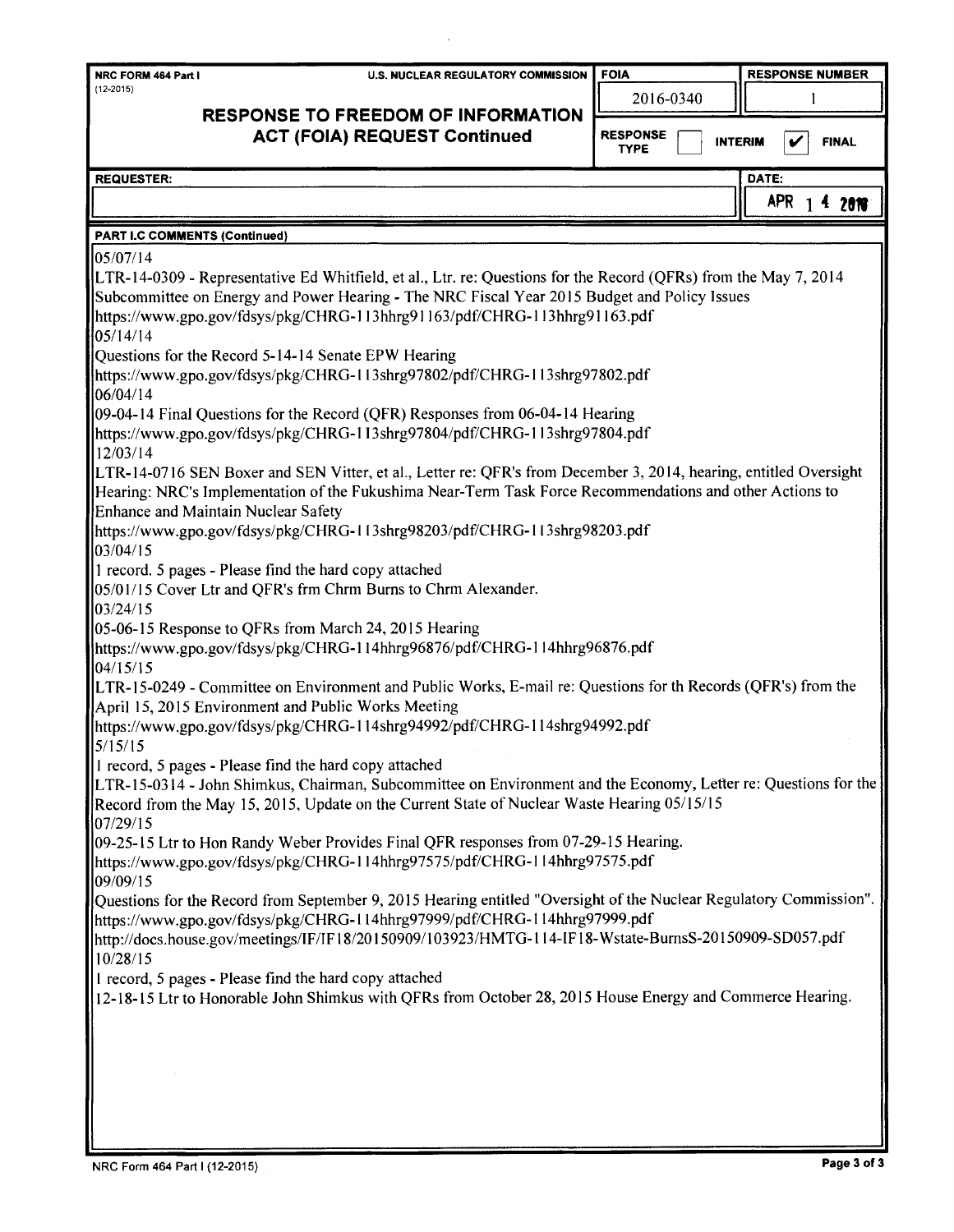

#### **UNITED STATES NUCLEAR REGULATORY COMMISSION WASHINGTON, D.C. 20555-0001**

May 1, 2015

The Honorable Lamar Alexander Chairman, Subcommittee on Energy and Water Development Committee on Appropriations United States Senate Washington, DC 20510

Dear Mr. Chairman:

The U.S. Nuclear Regulatory Commission appeared before the Subcommittee on Energy and Water Development on March 4, 2015. From that hearing, you forwarded questions for the hearing record. The responses to those questions are enclosed.

If you need any additional information, please contact me or Mr. Eugene Dacus, Director of the Office of Congressional Affairs, at (301) 415-1776.

Sincerely,

phen G. Burns

cc: Senator Dianne Feinstein

Enclosure: As stated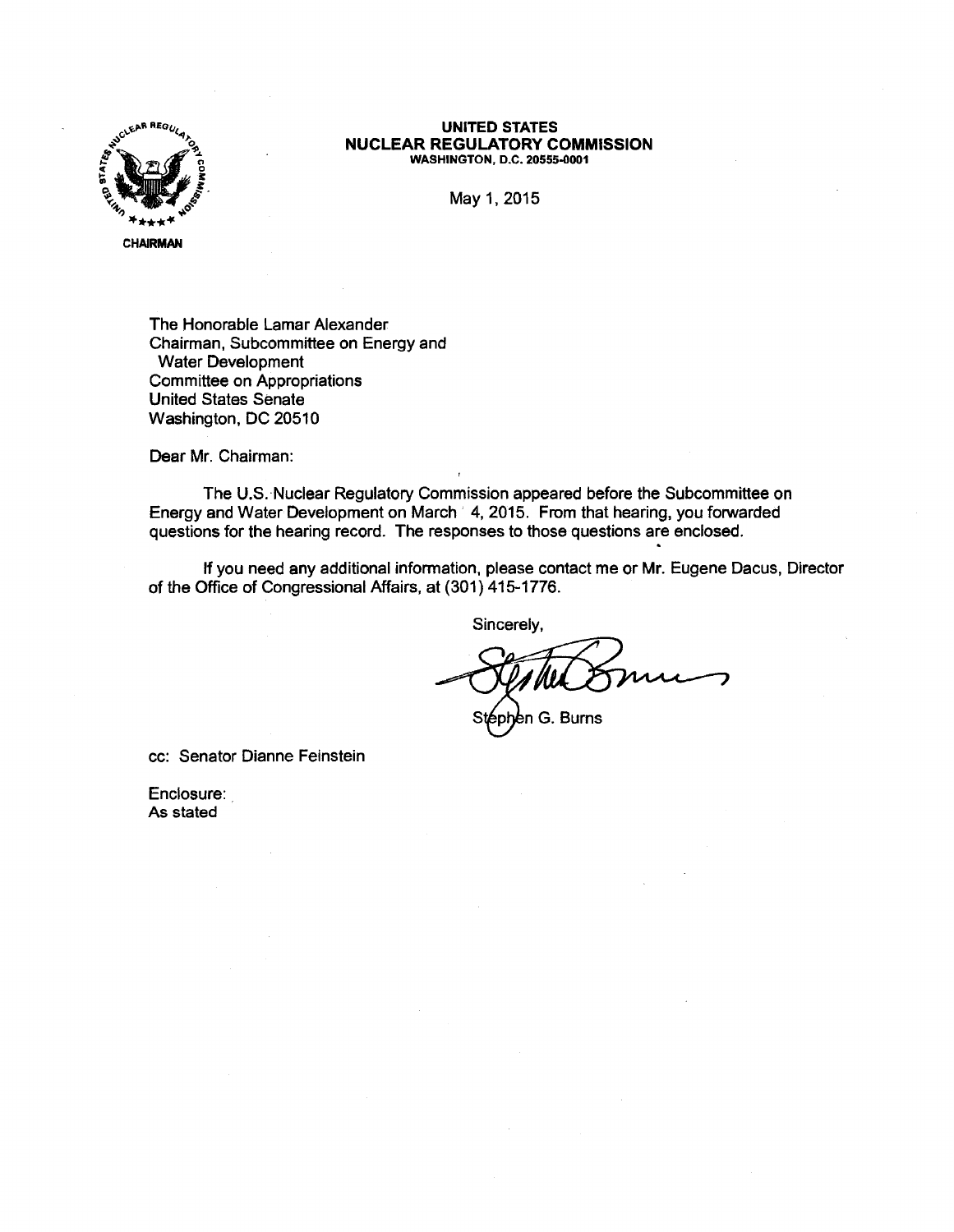#### **Senator Lankford to Chairman Burns**

**1. The rules governing the Commission allowed for a former Chairman to keep his fellow commissioners poorly informed and pursue a personal agenda without ever, technically, breaking laws or procedures. What has the NRC done, If anything, to prevent such an abuse in the future?** 

#### **Answer**

The existing laws governing the Commission provide a framework for effective agency governance by a collegial Commission. Section 201 of the Energy Reorganization Act of 1974 provides that each member of the Commission shall have full access to all information related to the performance of his or her duties and responsibilities. Further, Section 2(c) of the Reorganization Plan No. 1 of 1980 provides that the Chairman is responsible "for insuring that the Commission is fully and currently informed about matters within its functions."

The Commission's internal procedures have been updated in recent years and set forth the procedures governing the conduct of business by the Commission consistent with these legal requirements. The specific procedures may be changed or waived by a majority of the Commission, and questions regarding implementation and interpretation are decided by the Commission as a collegial body, consistent with existing law. The internal procedures are periodically reviewed by the Commission and approved by majority vote.

**2. Sen. Vltter and Rep. Terry have proposed codifying organizational operation procedures for the Commission, which include explicitly making the Chairman responsible for keeping the other Commissioners fully informed "about matters within the functions of the Commission". If a majority of the other Commissioners determine the Chairman has not been acting appropriately, this legislation would provide a way to report that and allow Congress to evaluate whether a change in leadership Is needed. Would such a policy safeguard against future abuses? If this type of policy is not needed, how can the American public and the regulated community be assured that one member of the Commission is not legally able to drive the agenda without informed consent of the other Commissioners?** 

# **Answer**

As discussed above, the law currently requires the Chairman and the Executive Director for Operations, through the Chairman, to keep the Commissioners fully and currently informed about matters within their functions. Further, each Commissioner is required to have full access to all information relating to the performance of his or her duties. In this context, the Chairman is also "governed by the general policies of the Commission, and by such regulatory decisions, findings, and determinations ... as the Commission may by law, including this Plan, be authorized to make." The internal Commission procedures reflect these provisions. In addition, the Consolidated and Further Continuing Appropriations Act, 2015 (Public Law 113-235) established a requirement that the NRC Chairman inform the Commission and the Congress should he or she begin performing functions under the emergency authority provided for in section 3 of Reorganization Plan No. 1 of 1980.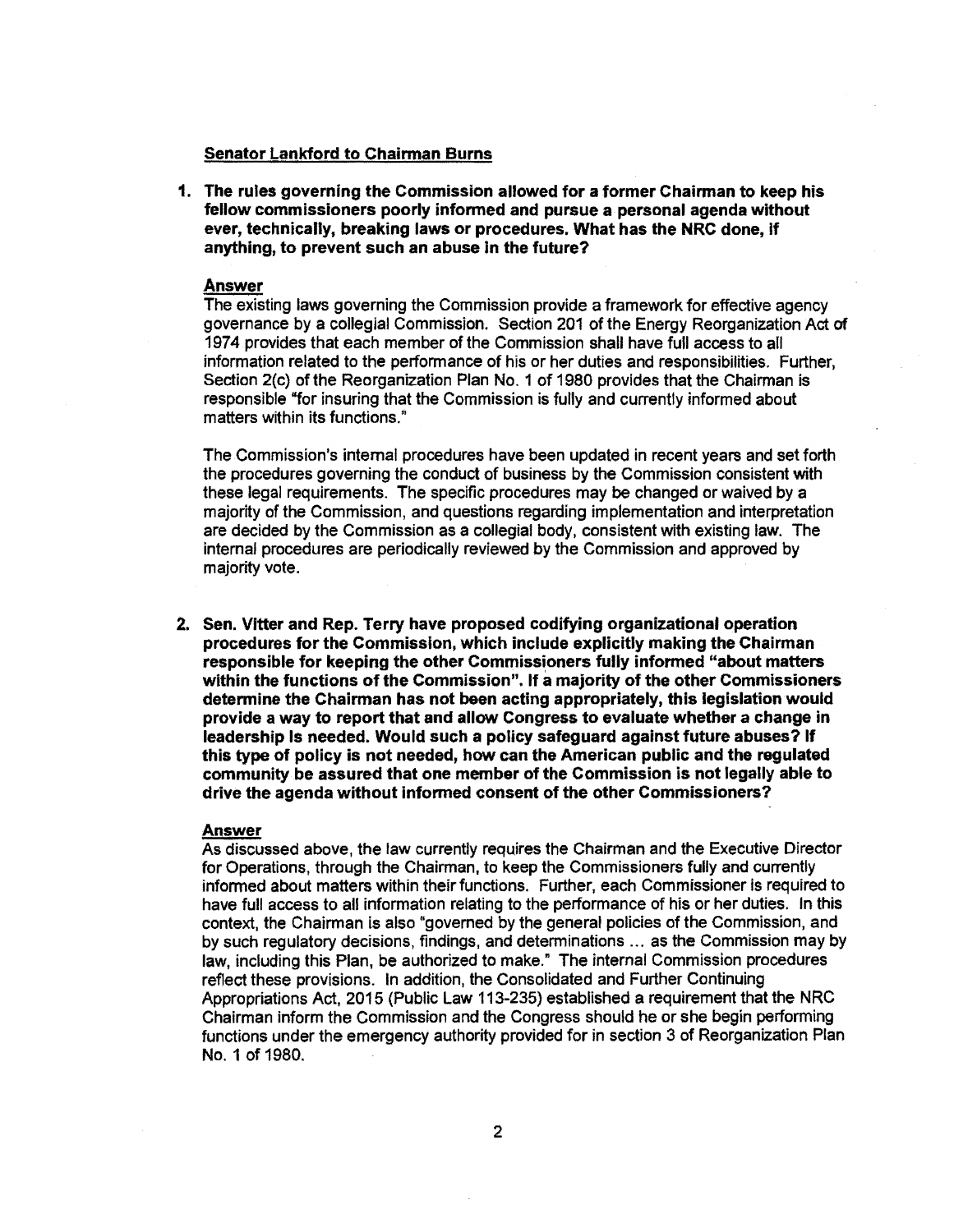3. With regard to the power reactor fees, the NRC takes the amount of fees to be recovered and simply divides by the number of reactors. In light of the reductions to the number of reactors – four have gone offline in the past 2 years, with another one slated to go offline soon - has the Commission revisited how they collect fees?

#### **Answer**

The agency has considered how fees are assessed to reactor licensees. The NRC calculates the 10 CFR Part 171 annual fee based upon the requirement of the Omnibus Budget Reconciliation Act of 1990 (OBRA-90), to fairly and equitably collect fees in order to recover approximately 90 percent of the agency's budget authority. The budgeted resources for power reactors constitute approximately 86% of the NRC's overall recoverable fee budget. The current methodology is used, in part, to provide industry with a predictable annual fee cost while also implementing the agency's responsibility to equitably assess fees. Additionally, the NRC publishes its proposed fee rule annually, taking public comment before issuing its final rule.

**4. Is the Commission concerned that with the competition of other relatively cheap power sources, such as natural gas, this rather arbitrary increase in fees** is **encouraging nuclear plants to close sooner than they otherwise would?** 

#### **Answer**

While the Commission is aware of the economic pressures resulting from competition in the energy sector generally, the Commission's role as a regulator is to ensure that the nation's nuclear plants operate safely, consistent with the agency's health and safety mission. The NRC formulates its budget based on estimates of the activities that will be required to license and regulate safe and secure use of nuclear materials during the year of execution. The agency is concerned with carrying out its mission in the most efficient way possible and is continually engaged in identifying how to fulfill that mission with the appropriate level of resources.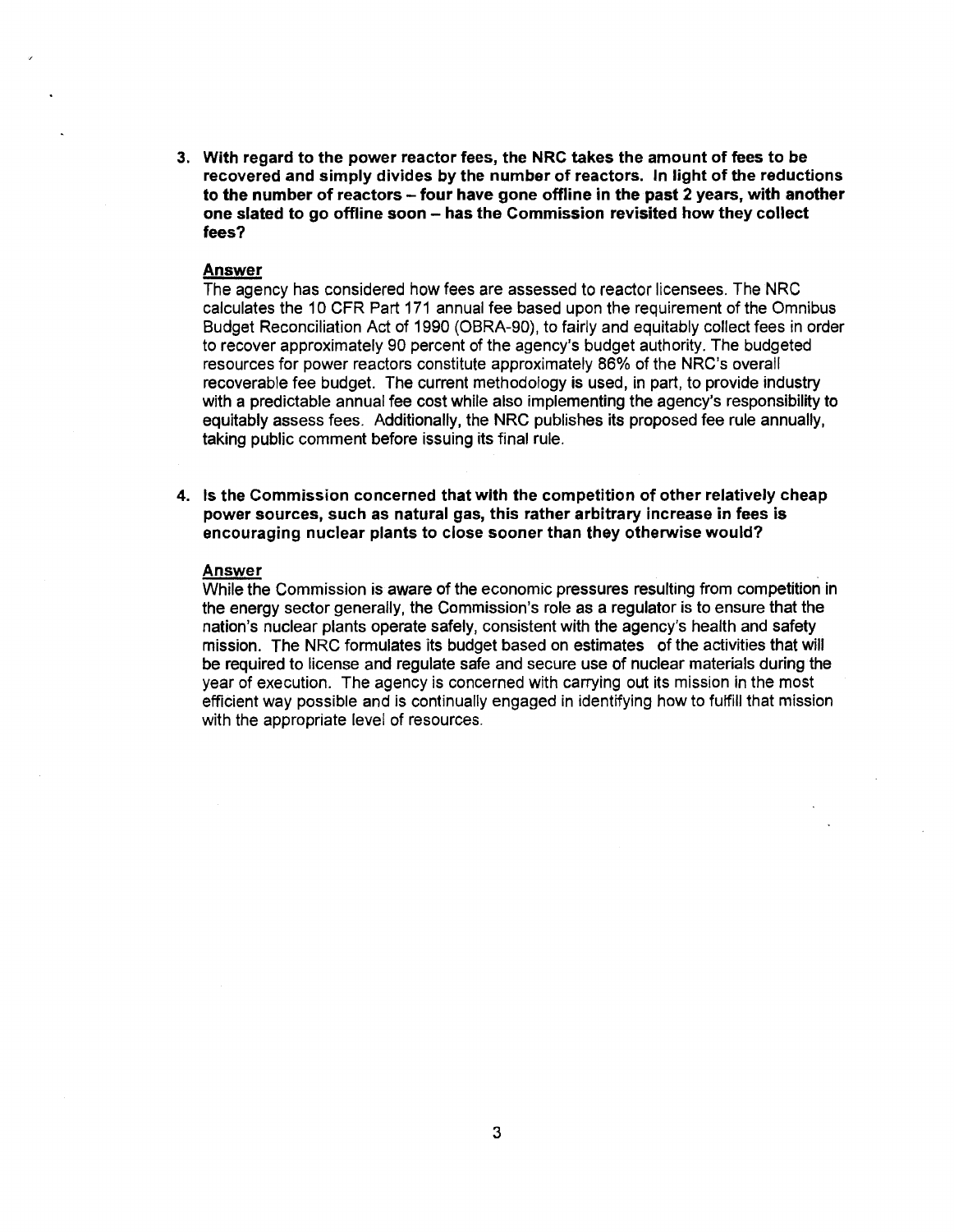# Senator **Shaheen** to Chairman Burns

1. As you know, the nuclear plant operator, NextEra, has applied to renew its operating license for the Seabrook Station in Seabrook, New Hampshire for an additional 20 years. Their current license expires in 2030, which means if approved, Seabrook will have a license to operate until 2050.

Seabrook Station has, however, encountered concrete degradation issues due to alkali-silica reaction (ASR). Throughout the re-application process NextEra has taken actions to understand and monitor the extent of the plant's concrete degradation; however, I have heard concerns from constituents about the testing being conducted to test the long-term Impacts of ASR, and I want to make certain it is being conducted in a way that ensures precise results about the plant's structural integrity.

For example, it is my understanding that NextEra is using a combined crack indexing (CCI) measurement as the primary criterion for assessing the progression of **ASR.** However, I have also heard that steel reinforcement bars embedded in the building structure may reduce the growth in the width of the cracks in the concrete. Moreover, in the August 9, 2013 inspection report, NRC noted inconsistencies found in tests at Seabrook between NextEra's CCI results and other measures of concrete expansion due to ASR.

Given these variances in measurement, can you please explain NRC's determination process to allow CCI testing as opposed to any other, generally accepted methods of assessment to quantify the progression of **ASR?** 

#### **Answer**

In its license renewal application for Seabrook Station, NextEra has proposed combined crack indexing as a method for assessing the progression of alkali-silica reaction. However, the NRC is still reviewing this proposal.

As part of the ongoing review, the staff issued requests for additional information noting that it is not clear how combined crack indexing accurately correlates cracking due to alkali-silica reaction to structural degradation of affected structures. The requests for additional information ask the licensee to "(1} demonstrate the adequacy of the parameters [cracking] proposed to be monitored or inspected by the program to manage the effects of aging due to alkali-silica reaction; and (2) clearly establish the link between the parameters that will be monitored and how monitoring these parameters will ensure adequate aging management such that the intended function will be maintained during the period of extended operation." The licensee is currently expected to respond to these requests in June 2015. The staff will evaluate the responses against guidance and industry standards to ensure that the proposed monitoring program is adequate to detect alkali-silica reaction and to properly correlate alkali-silica reaction progression with structural degradation.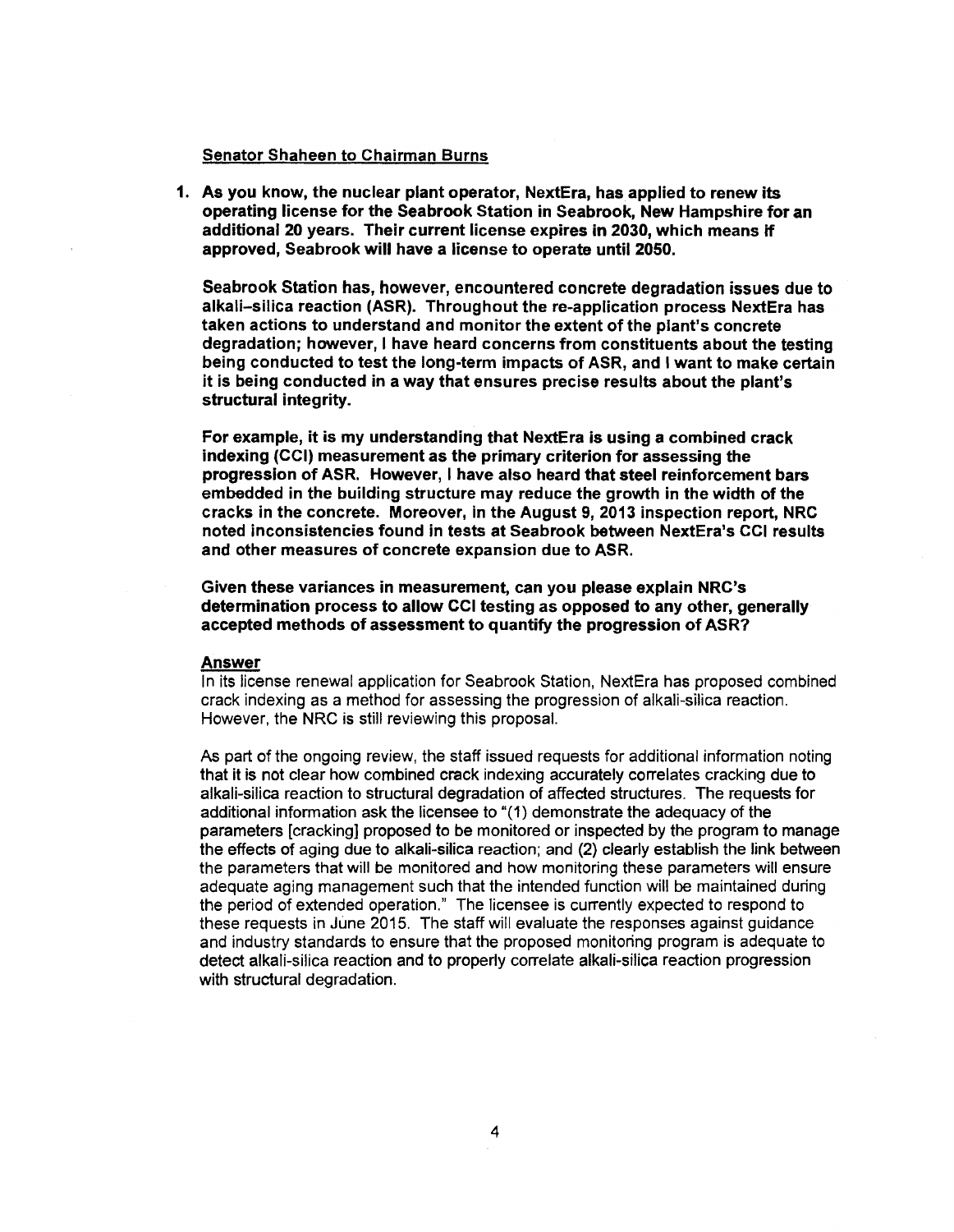2. I also understand that NextEra has commissioned replica studies at the University of Texas in order to determine the long-term effects of ASR on the **power** plant walls. However, I have heard concerns that the concrete materials **used** in the study do not precisely mimic the environmental conditions of the Seacoast region or the materials used to build the Seabrook plant. Can you describe the Commission's involvement in the replica studies and what the NRC is doing to ensure the efficacy of the testing?

# **Answer**

The NRC staff continues to monitor NextEra's testing activities at the University of Texas as part of our oversight of Seabrook Station, including conducting multiple inspections of these activities. The inspections focused on how Information gathered from NextEra's test program is considered for applicability to the current conclusions regarding alkalisilica reaction-affected structures at Seabrook Station. While NextEra chose to conduct a large-scale testing program at the University of Texas as a possible basis for developing future actions to address the alkali-silica reaction issue, the NRC has neither directed nor approved this test program. If the licensee determines that future test results provide a technical basis to resolve this non-conforming condition, the NRC would expect NextEra to provide the results to the agency for our **review** and approval. Any submittal by NextEra would need to demonstrate that the test program and results accurately reflect conditions at the Seabrook Station.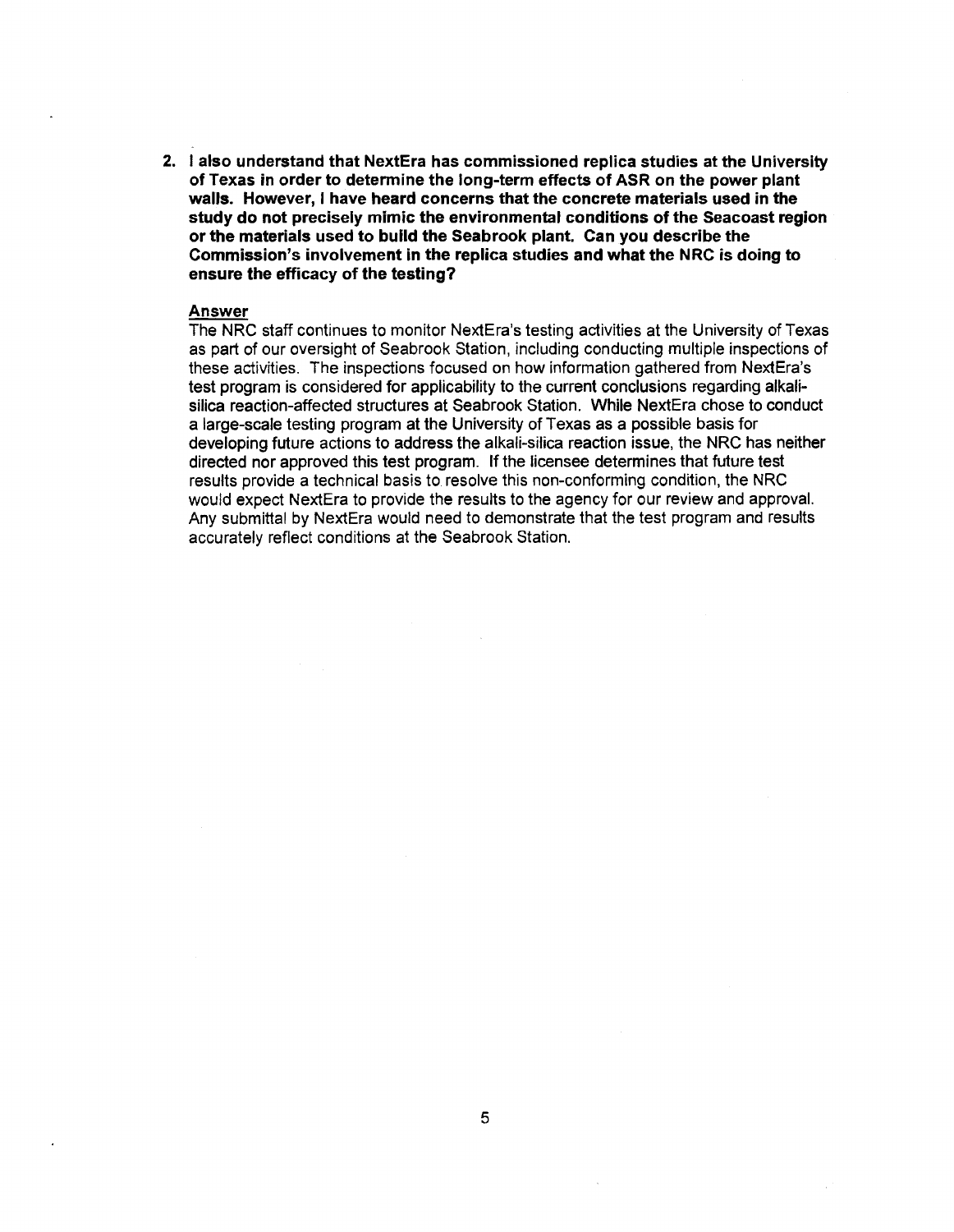

#### **UNITED STATES NUCLEAR REGULATORY COMMISSION WASHINGTON, D.C. 20555-0001**

June 26, 2015

The Honorable John Shimkus Chairman, Subcommittee on Environment and the Economy Committee on Energy and Commerce United States House of Representatives Washington, DC 20515

Dear Mr. Chairman:

The U.S. Nuclear Regulatory Commission appeared before the Subcommittee on

Environment and the Economy on May 15, 2015. Following that hearing, you forwarded

questions for the hearing record. The responses to those questions are enclosed. If I can be of

further assistance, please do not hesitate to contact me at (301) 415-1776.

Sincerely,

 $c$ er, for

Eugene Dacus, Director Office of Congressional Affairs

Enclosure: (As stated)

cc: Representative Paul Tonko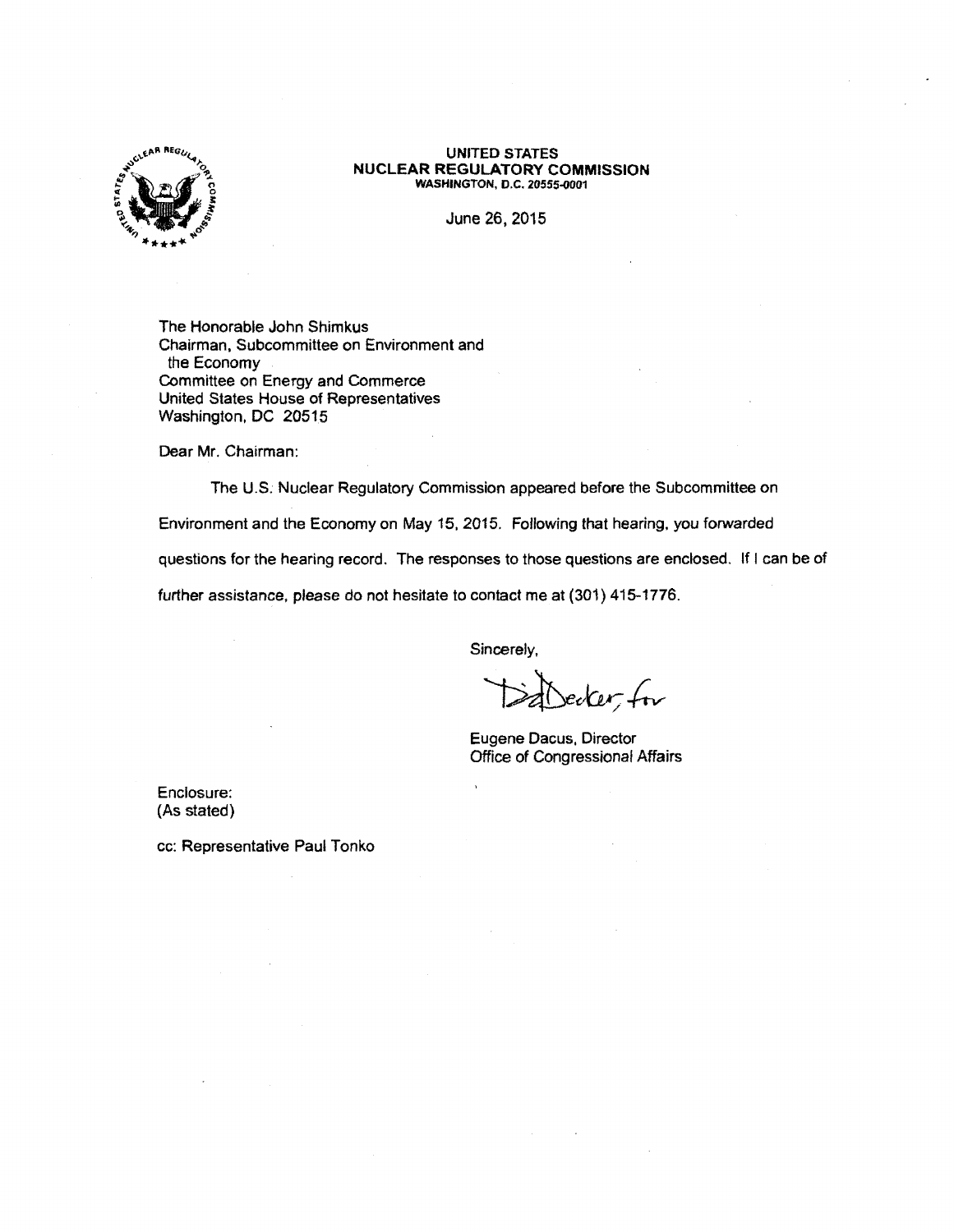#### **The Honorable John Shimkus**

**QUESTION 1. Recently, multiple private companies have announced their intention to pursue an NRC license to serve as a consolidated interim storage site for high-level radioactive waste and commercial spent nuclear fuel. However, we have experience trying to license and operate one of these facilities. Private Fuel Storage, a private company, pursued a storage facility in partnership with an Indian tribe in Utah, but was doomed due to opposition from powerful political forces.** 

> **a) Please describe the PFS experience, including NRC's actions on the license.**

#### ANSWER

The Private Fuel Storage (PFS) Independent Spent Fuel Storage Installation (ISFSI) application was a first-of-a-kind application and review for the NRC. The State of Utah and others intervened in the proceeding, and numerous issues for hearing (or "contentions") were adjudicated by the Atomic Safety and Licensing Board Panel. The hearing process took a total of seven years, some of which overlapped with the safety review. There were numerous factors that contributed to the length of the hearing process, e.g., the cask system selected by the applicant was not certified at the time the application was submitted; during the application review process the applicant submitted multiple amendments to its application; revisions to the application prompted new hearing rights and, subsequently, new contentions; additional requests for information were required in order to clarify portions of the revised application; and

1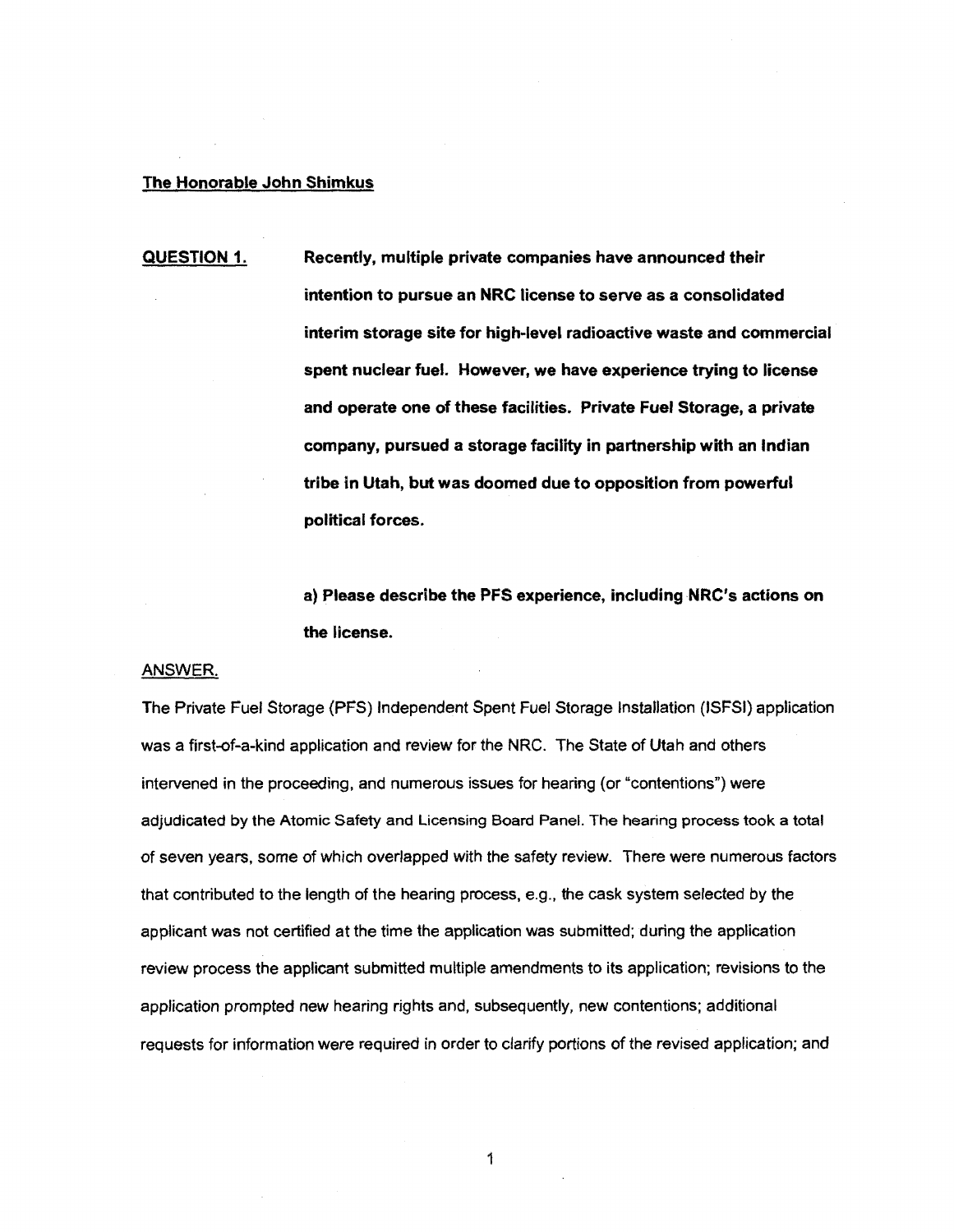adjudication of late-filed contentions. As a result of these factors, the application review took nine years, at a cost of approximately \$9 million, which included 35 Full Time Equivalents (FTE).

The Commission issued the license to PFS in February 2006. PFS has been unable to construct and operate an ISFSI due to its inability to secure two required approvals from the U.S. Department of the Interior (DOI). The first is a permit to construct a railroad on a right of way through land managed by DOl's Bureau of Land Management; and the second is final approval by DOl's Bureau of Indian Affairs for a proposed lease of tribal lands owned by a Native American Tribe (the Skull Valley Band of Goshute Indians).

#### **b) What did NRC learn from this experience?**

#### ANSWER.

The PFS experience illustrates potential impacts that application quality and an adjudicatory proceeding can have on a licensing schedule. As noted in answer 1.a, PFS was a first-of-a-kind application, and during the review process the applicant submitted multiple revisions to its application, and the NRC staff had several rounds of requests for additional information. In addition, the State of Utah and others strongly opposed the PFS project.

The NRC has recognized the importance of an application that includes sufficient, high-quality information to allow completion of a timely review, as well as the benefits of holding public meetings near the proposed facility site to enhance communication with stakeholders. If there is State, regional, and local support for a project, this can help expedite the licensing proceeding. In addition, since the PFS experience, the NRC has revised its adjudicatory procedural rules so that they are more efficient than the rules in place at the time of the PFS proceeding. Finally, following PFS, the NRC improved its internal review processes in an effort to provide for better internal coordination and to improve the effectiveness and efficiency of the review process.

2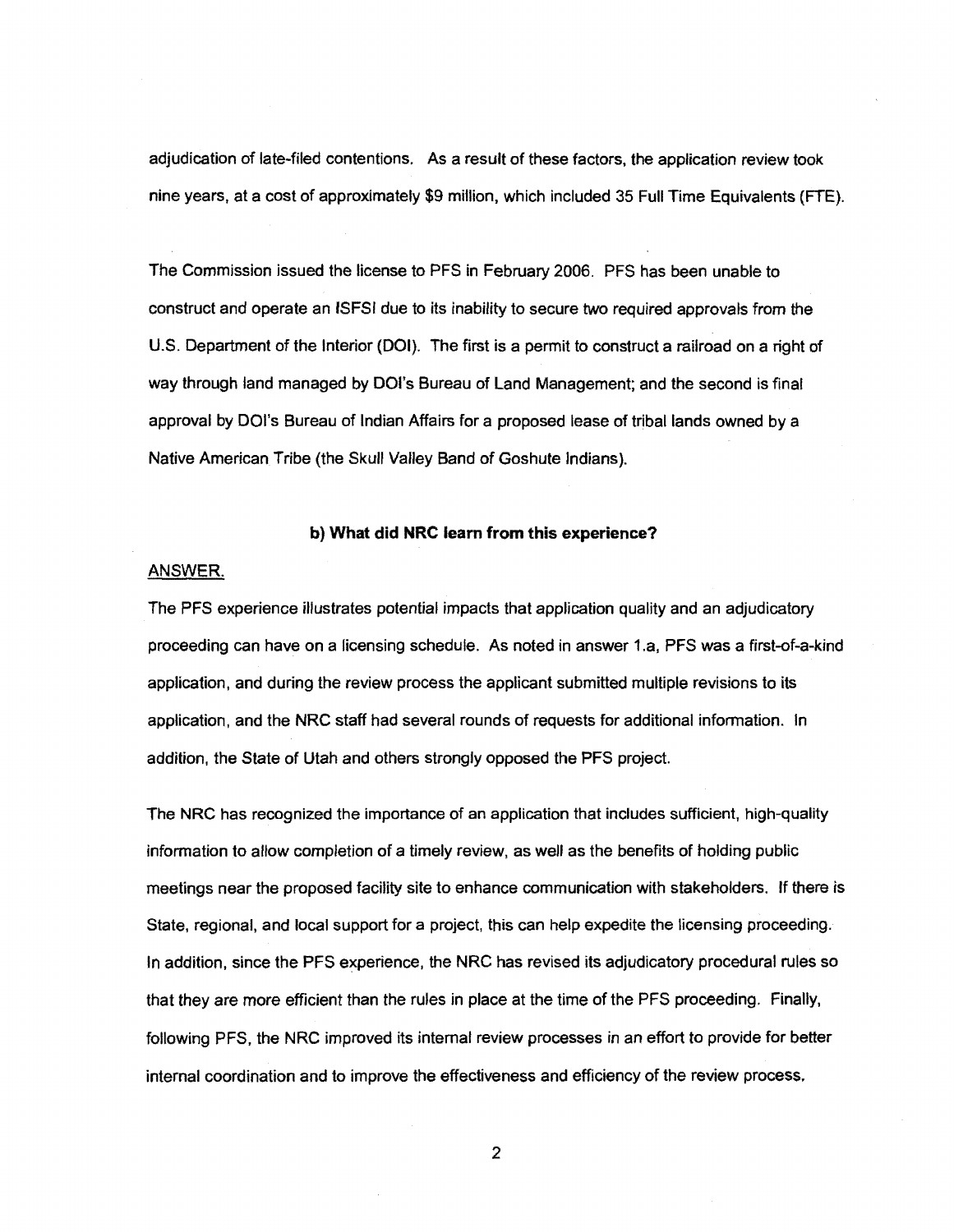c} **Please describe the process for and timeline that is reasonably expected if another private company applies for an NRC license.** 

#### ANSWER.

The NRC staff is available to answer questions about its licensing process through public preapplication meetings with prospective applicants. These meetings are scheduled at the prospective applicant's request. Upon receipt of an application, the NRC staff first does an acceptance review to make sure the application contains sufficient information to complete the safety, environmental, and security reviews. A notice of docketing, notice of proposed action, and opportunity for a hearing is published in the Federal Register, and interested persons are able to submit hearing requests and intervention petitions. Notices associated with the staff's environmental evaluation are also published. If the application is accepted for review, the NRC staff begins the safety, environmental, and security reviews of the application to determine whether it meets applicable requirements for spent fuel storage, following the NRC guidance in the "Standard Review Plan for Spent Fuel Dry Storage Facilities." If the NRC determines that all pertinent regulations are satisfied, a license is issued.

Based on lessons learned from the PFS license issued in 2006, the NRC estimates that its safety, security, and environmental reviews will take approximately three years (not including any hearings that may be required). That timeframe depends on the quality of the application. As described above, there is an opportunity for a hearing as part of our licensing process. While the NRC cannot predict how many parties will seek a hearing, how many issues will be admitted for hearing, or how long the hearing process will take, there will be some overlap of the adjudicatory process with the staff's review of the application. Upon receipt of an application, NRC staff are ready to commence review of the application and conduct a hearing, if applicable, as efficiently as possible.

3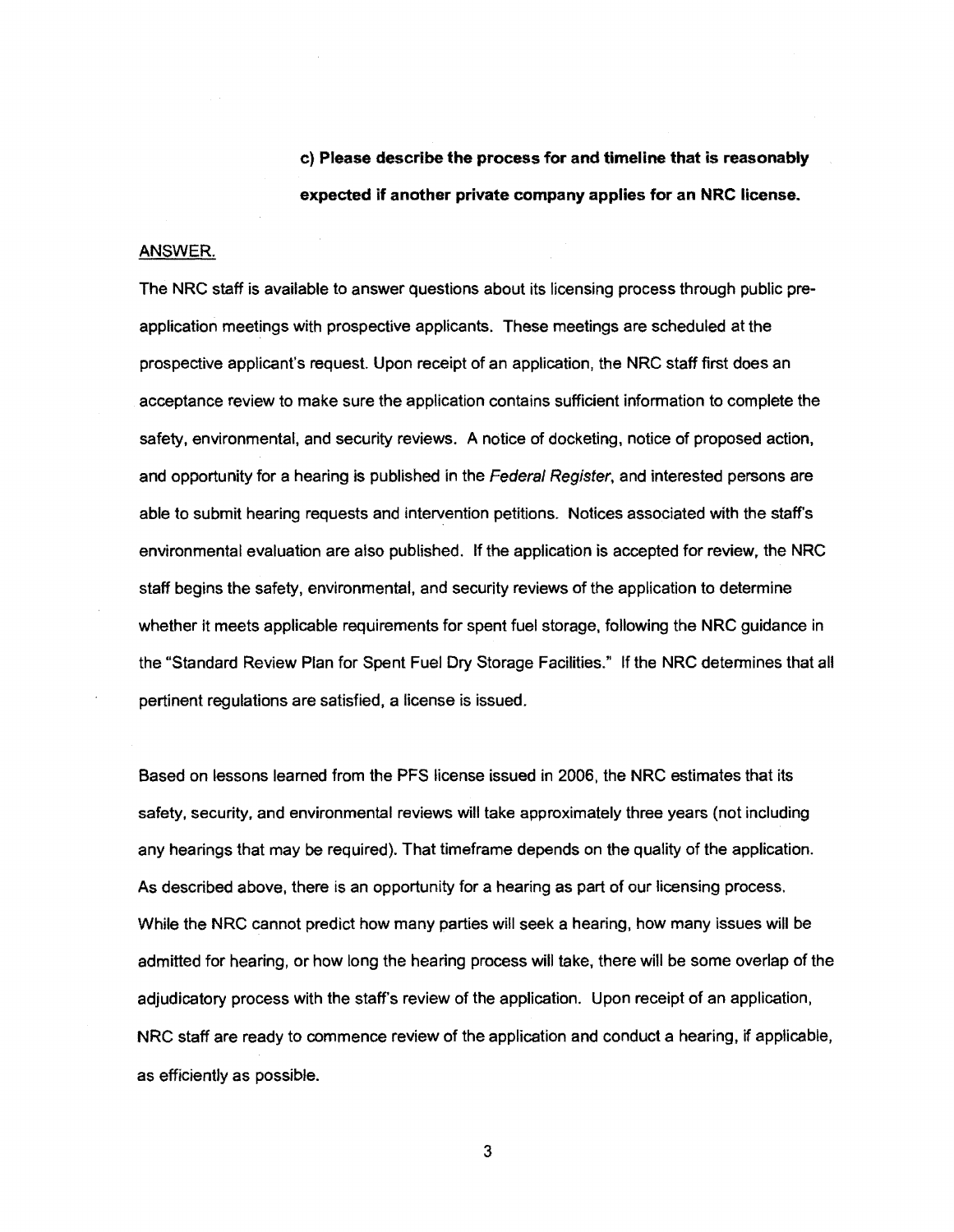# **d) What sort of responsibilities would be required of the Federal government?**

# ANSWER.

As the independent regulator of civilian uses of nuclear materials, the NRC is responsible for the safety, environmental, and security license reviews and oversight to ensure the applicable requirements are satisfied. The NRC's license review determines if the proposed facility meets all the agency's applicable regulatory requirements. The NRC's ongoing oversight ensures that the facility operates in accordance with the NRC's regulations. Actions by other agencies may be required.

**e) Who would be required to pay for the costs to acquire a license?** 

# ANSWER.

The applicant would be required to pay for the cost associated with the licensing review.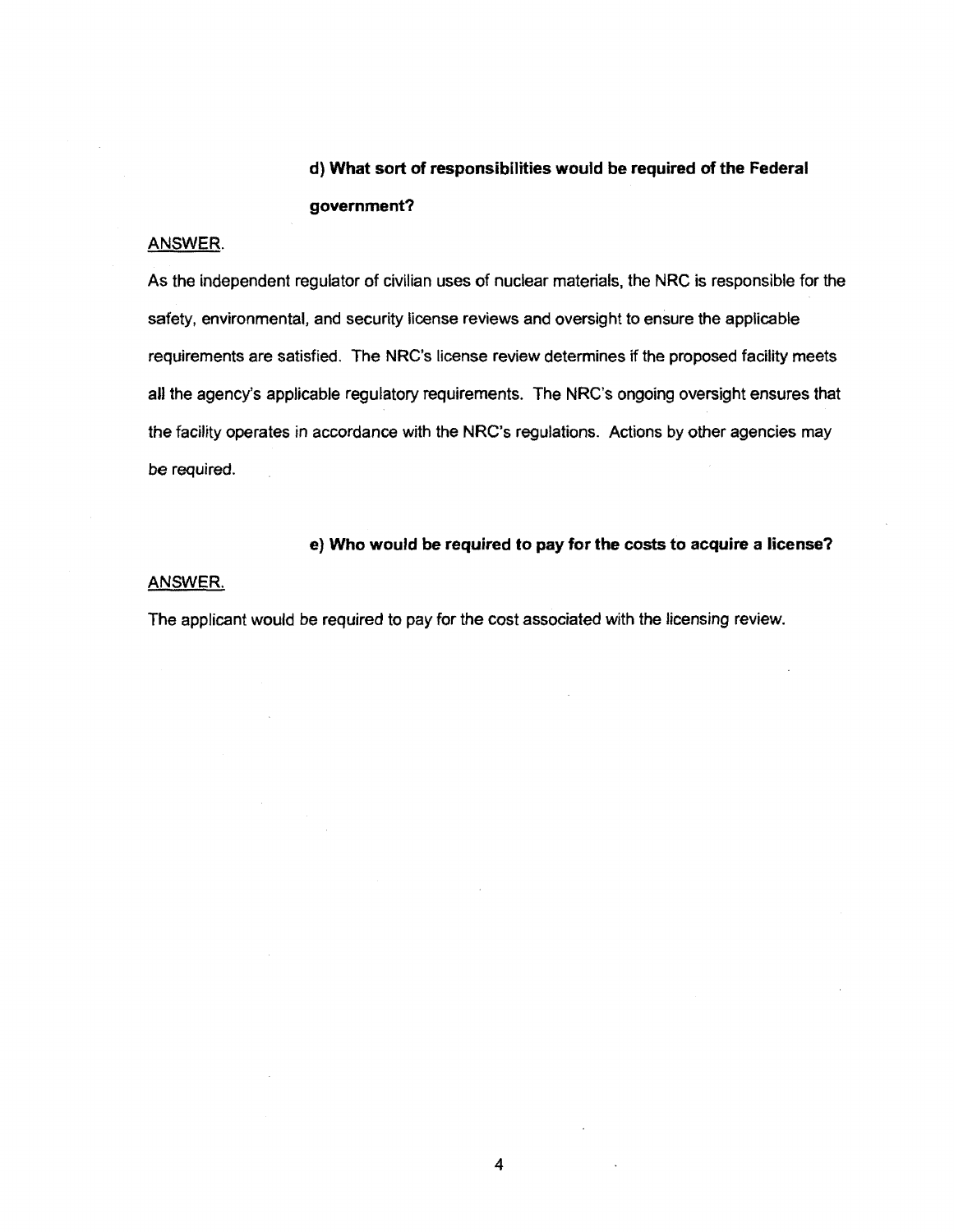

#### **UNITED STATES NUCLEAR REGULATORY COMMISSION WASHINGTON, D.C. 20555-0001**

December 18, 2015

The Honorable John Shimkus Chairman, Subcommittee on Environment and the Economy Committee on Energy and Commerce United States House of Representatives Washington, DC 20515

Dear Mr. Chairman:

The U.S. Nuclear Regulatory Commission appeared before the Subcommittee on Environment

and the Economy on October 28, 2015, at the hearing entitled, "Update on Low-level

Radioactive Waste Disposal Issues." From that hearing, you forwarded questions for the

hearing record to Mr. Michael Weber. The responses to those questions are enclosed. If I can

be of further assistance, please do not hesitate to contact me.

Sincerely,

Associate Director James Co aarv ongressional Affairs Office of C

Enclosure: 'As stated

cc: Representative Paul Tonko, Ranking Member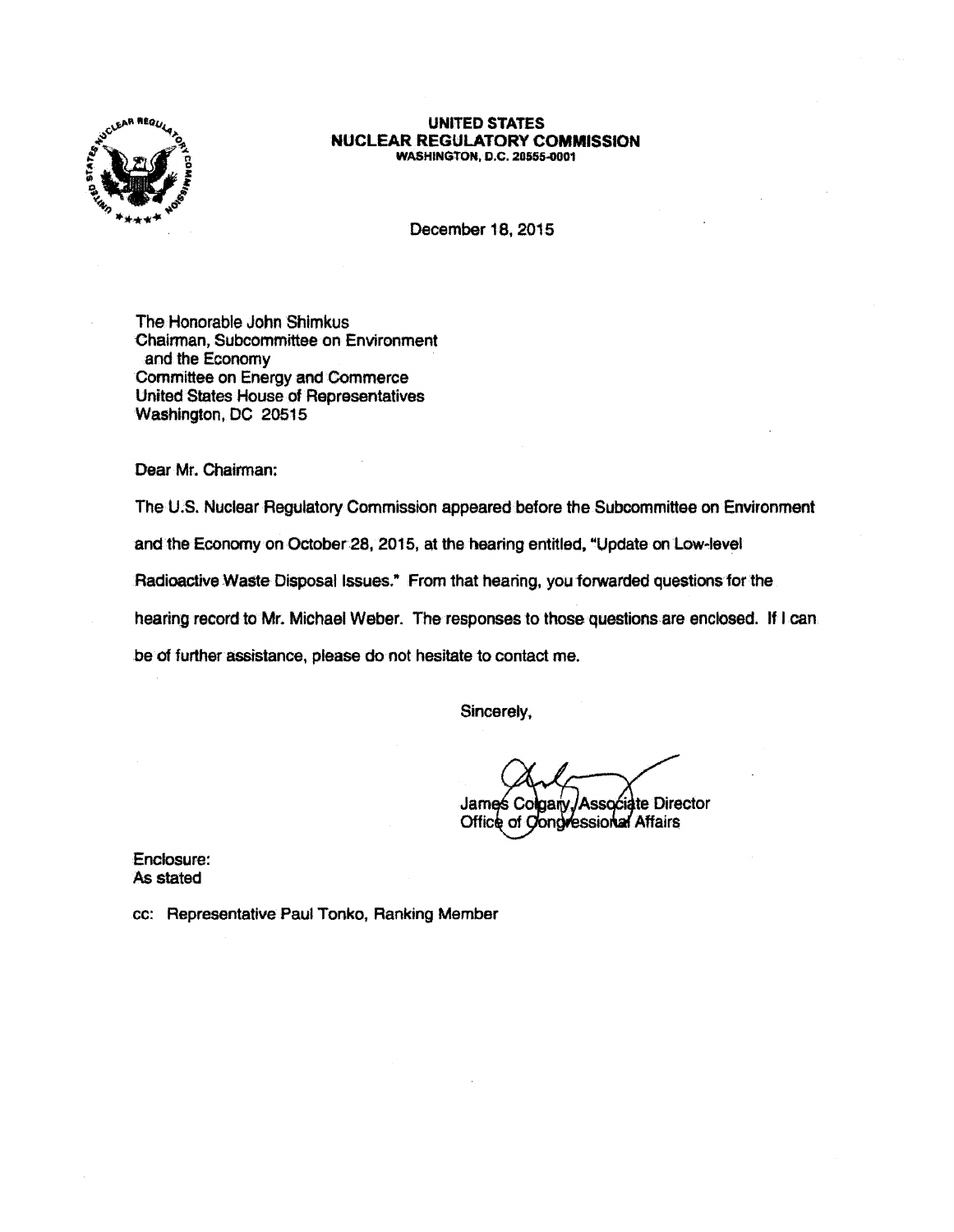#### **The Honorable John Shimkus**

**QUESTION 1. In the hearing, you indicated that the NRC evaluated in the 1980s whether an integrated or coordinated rulemaking was needed and concluded it wasn't necessary. Given the substantive comments regarding this issue in the Part 61 rulemaking docket, will NRC reevaluate the prior determination? If not, why not?** 

#### ANSWER.

The NRC is not reevaluating whether a more extensive rulemaking is needed at this time. The definitions of radioactive waste are established in a variety of Federal statutes, including the Low-Level Radioactive Waste Policy Amendments Act, the Nuclear Waste Policy Act, and the Uranium Mill Tailings Radiation Control Act. The NRC has developed a regulatory frameworks consistent with the governing statutes that ensures protection of the public. An integrated approach would likely require changes to Federal statutes. In addition, the substantial effort to develop and coordinate such an integrated rulemaking would not be justified by the safety or other potential benefits of such a rulemaking.

With respect to low-level radioactive waste, in Revised SRM-SECY-13-0001, "Staff Recommendations for Improving the Integration of the Ongoing 10 CFR Part 61 Rulemaking Initiatives," the Commission directed the staff in 2013 to avoid any additional changes to Part 61 until the current limited scope rulemaking is complete. The current limited scope rulemaking may obviate the need for more comprehensive revisions to the rule, such as revising the waste classification tables. The Commission directed the staff to, after the limited rulemaking is complete, solicit public comments, consider the comments, and provide a recommendation to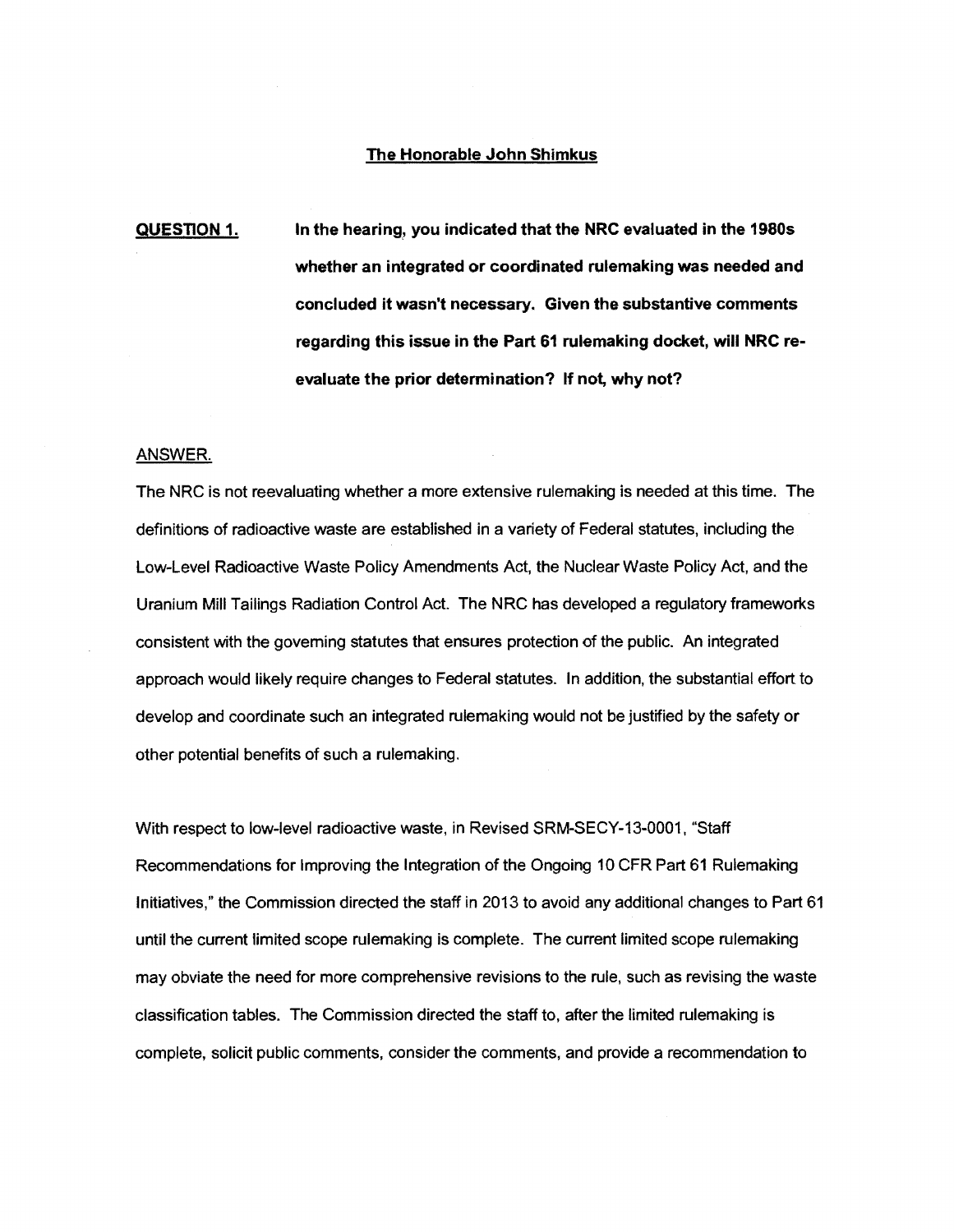the Commission on whether there is a need for a second rulemaking effort to revise waste classification tables that are contained in Part 61.

- QUESTION 2. Mr. Weber, have you completed an analysis of the technical basis for **adding** Greater Than Class C (GTCC) and transuranic (TRU) waste to **the Part 61** rulemaking?
	- a. If you do not have a technical basis for these **wastes,** how can **you determine the timing for the rulemaking?**
	- **b. What are the key technical considerations** in **expanding Part 61 to include these wastes?**

# **ANSWER.**

- a. The NRC staff has not completed a technical basis for adding Greater than Class C (GTCC) and transuranic waste to the current Part 61 rulemaking effort. The Commission will decide whether and how to proceed with a proposed rulemaking on GTCC and TRU waste in response to the paper evaluating options currently before the Commission for consideration.
- b. The key technical considerations for such a rulemaking will depend on the Commission's directed approach. Based on the NRC's previous rulemakings in this area, the staff anticipates that key considerations could include:
	- Performance objectives for low-level waste disposal, including protection of the public and workers, as well as the security of certain wastes
	- Durability and effectiveness of engineered barriers in isolating wastes
	- Risks associated with potential inadvertent intrusion into the wastes
	- Durability and effectiveness of institutional controls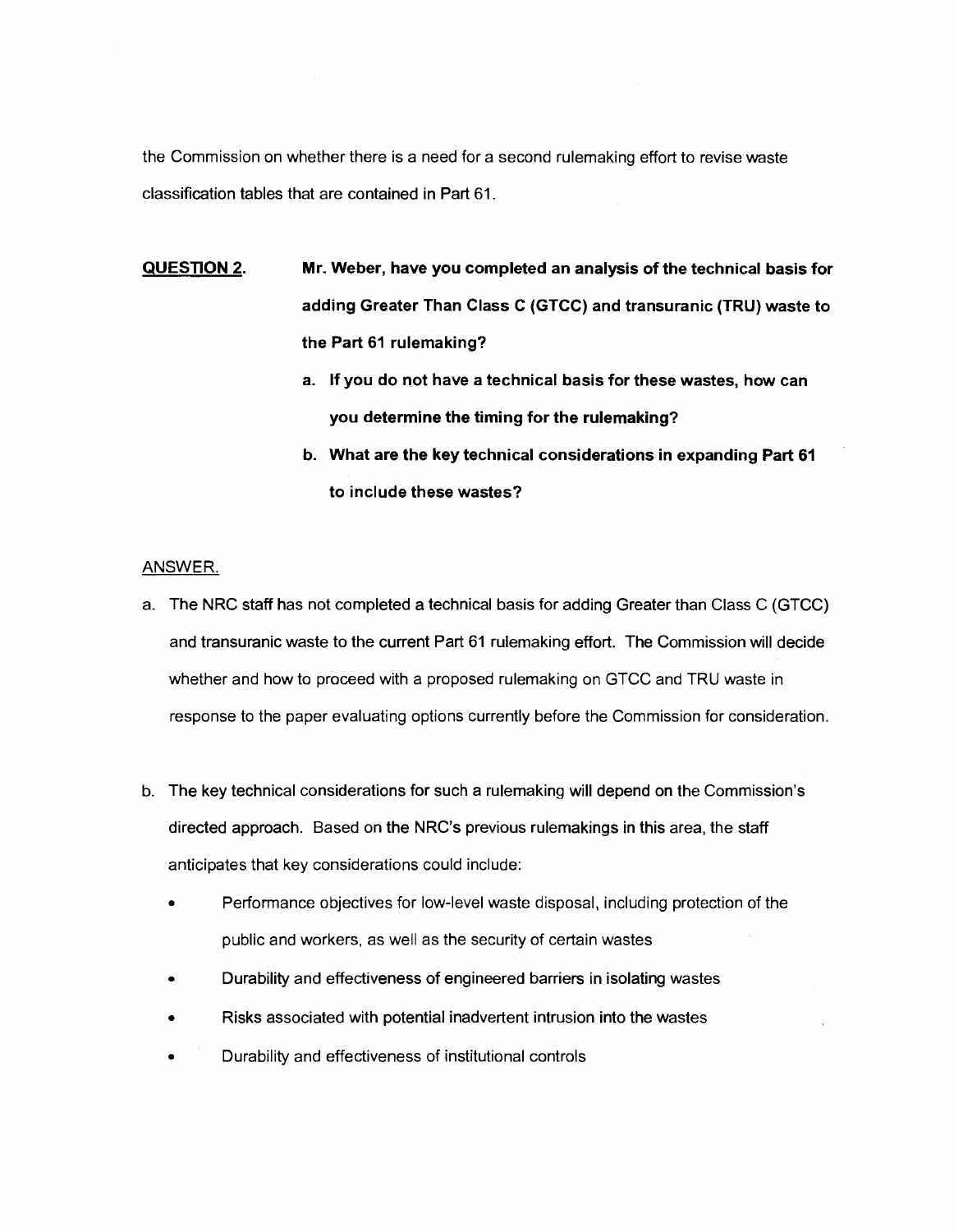- Intergenerational equity
- Consistency with the level of protection accorded to other radioactive wastes
- **QUESTION 3. The NRC is considering significant changes to Part 61 requirements for disposal of depleted uranium. Given the downturn in nuclear fuel markets that continues after the 2011 events at Fukushima, plans for a number of new uranium enrichment projects licensed by the NRC** - **Areva's Eagle Rock project, Centrus' American Centrifuge plant, GE's Global Laser Isotope facility, as well as International Isotope's proposed depleted uranium deconversion facility** - **appear to be on-hold.** 
	- **a. Are the changes to Part 61 still justified if these projects don't materialize?**
	- **b. Prior to undertaking a rulemaking process, does NRC Staff consider market outlook for the licensees who are impacted [by] the Commission's undertaking?**

# ANSWER.

a. Yes, the proposed rule change is justified because there already is a large volume of depleted uranium being stored until it can be disposed of or otherwise dispositioned safely. This includes depleted uranium resulting from the Louisiana Energy Services {LES, URENCO-USA) enrichment facility's previous and current operations, as well as the past operations of the Department of Energy (DOE) enrichment facilities. Additionally, the DOE is considering using commercial facilities to dispose of its large quantities of depleted